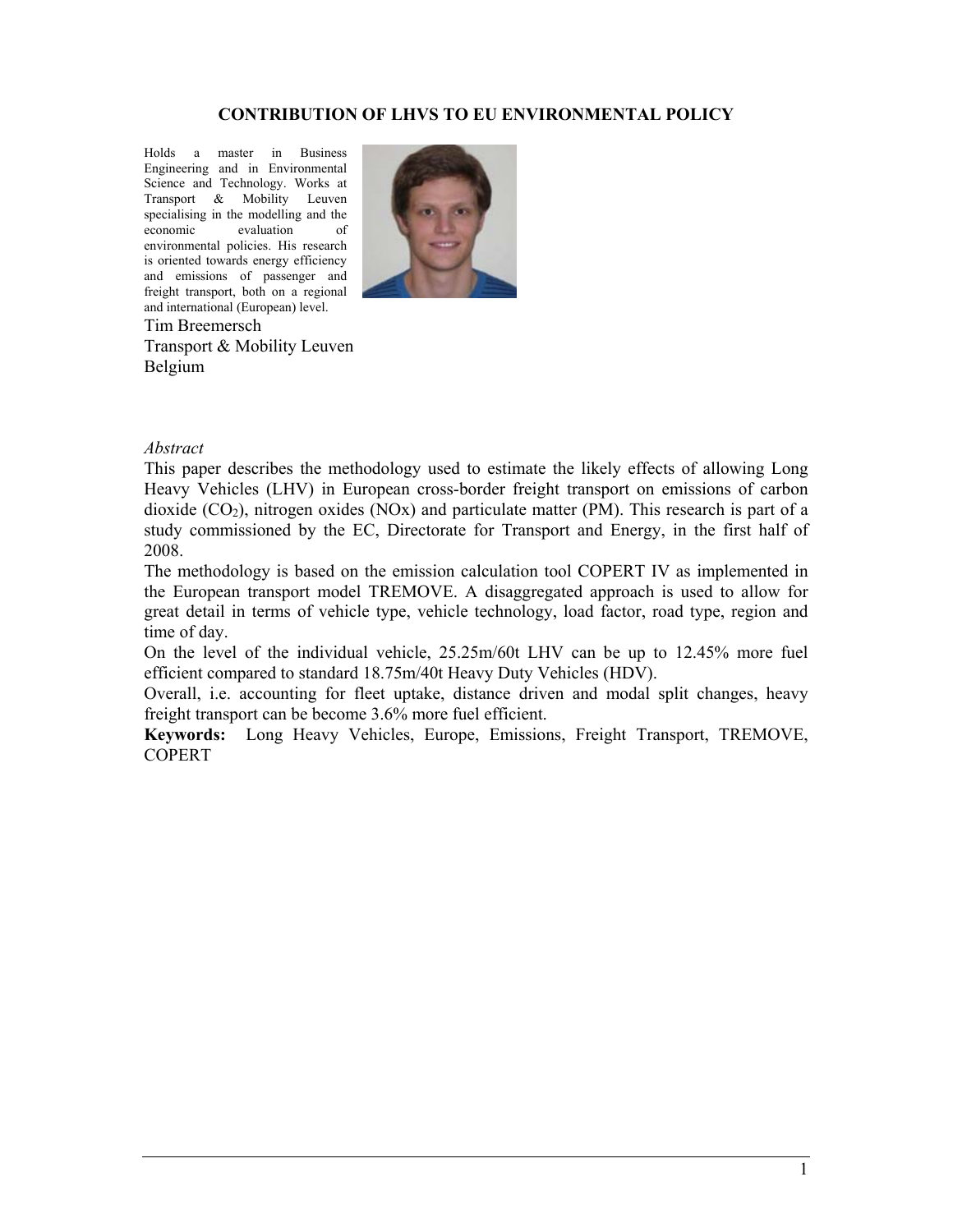#### **1. Introduction**

#### **1.1 General background**

In December 2008, the EU Parliament and Council reached an agreement on a package to reduce greenhouse gas (GHG) emissions by 20% (compared to 1990 levels), as well as increase the share of renewables in energy use to 20% by the year 2020 [1]. While the main tool to reach these goals is the EU Emission Trading Scheme (ETS) for  $CO<sub>2</sub>$ , the most prominent of GHG, a certain number of sectors are not included in the EU ETS. Road transport is among the leaders of the pack that is outside the ETS. For road transport as a whole, a separate target is set at a 10% reduction compared to 2005 levels by 2020.

As transport is vital in the logistic processes that support economic growth, limiting transport volume is not a favourable option. One of the pathways to follow is that of increased energy efficiency in transport. Broadly speaking, there two ways to achieve this: working towards the best modal mix, and improving the efficiency of every separate mode. A tool often described for the former is the internalisation of external costs: as all modes are held accountable for their full cost to society, end-user prices will determine the optimal outcome. This paper will focus on the latter, and in particular on freight transport and on how efficiency of road transport in Europe can be improved by introducing LHVs (Long Heavy Vehicles).

In the broader field of noxious emissions, the EU has taken a pioneer's role in setting up emissions standards: the EURO classes [2]. EURO V, in force since October 2008, further limits the exhaust of CO, HC, NOx and PM for newly sold heavy duty vehicles, while similar standards exist for passenger cars and light duty vehicles. The Euro VI norm for Heavy Duty Vehicles (HDV) which will take effect for all new vehicles from January 2013 onwards, will further tighten limitations for HC, NOx and PM.

Six effects of introducing LHVs in the EU where studied by a consortium of five partners (TML, TNO, Sétra, LCPC and RWTH Aachen) for the European Commission's DG Transport & Energy: LHVs' contribution to meeting future increases in demand, mode choice, road safety, infrastructure, energy efficiency and noxious emissions [3]. In a setup with a reference (Business-as-usual) scenario S1 with only "normal" 16.5/18.75 – 40t HDV road freight transport, three alternative policy scenarios were drafted:

- S2: "LHV Full Option": allowing LHVs of up to  $25.25m 60t$  on the entire primary road network (motorways) within the EU;
- S3: "Corridor": LHVs of 25.25m and 60t are allowed to cross borders, but only after prior agreement between neighbouring countries. As an example, a corridor of selected countries (Finland, Sweden, Denmark, Germany, the Netherlands and Belgium) allow them on their primary roads;
- S4: "Compromise": LHVs of up to  $20.75m 44t$  are allowed on the entire primary road network within the EU. This increase was chosen to reflect the wishes of the chemical and car transporting industries.

The evaluation was performed for the year 2020.

This paper describes in detail the methodology followed for estimating the effects on energy efficiency and noxious emissions, providing a more detailed look at how emission calculations were performed. First, the methodology to calculate emissions of individual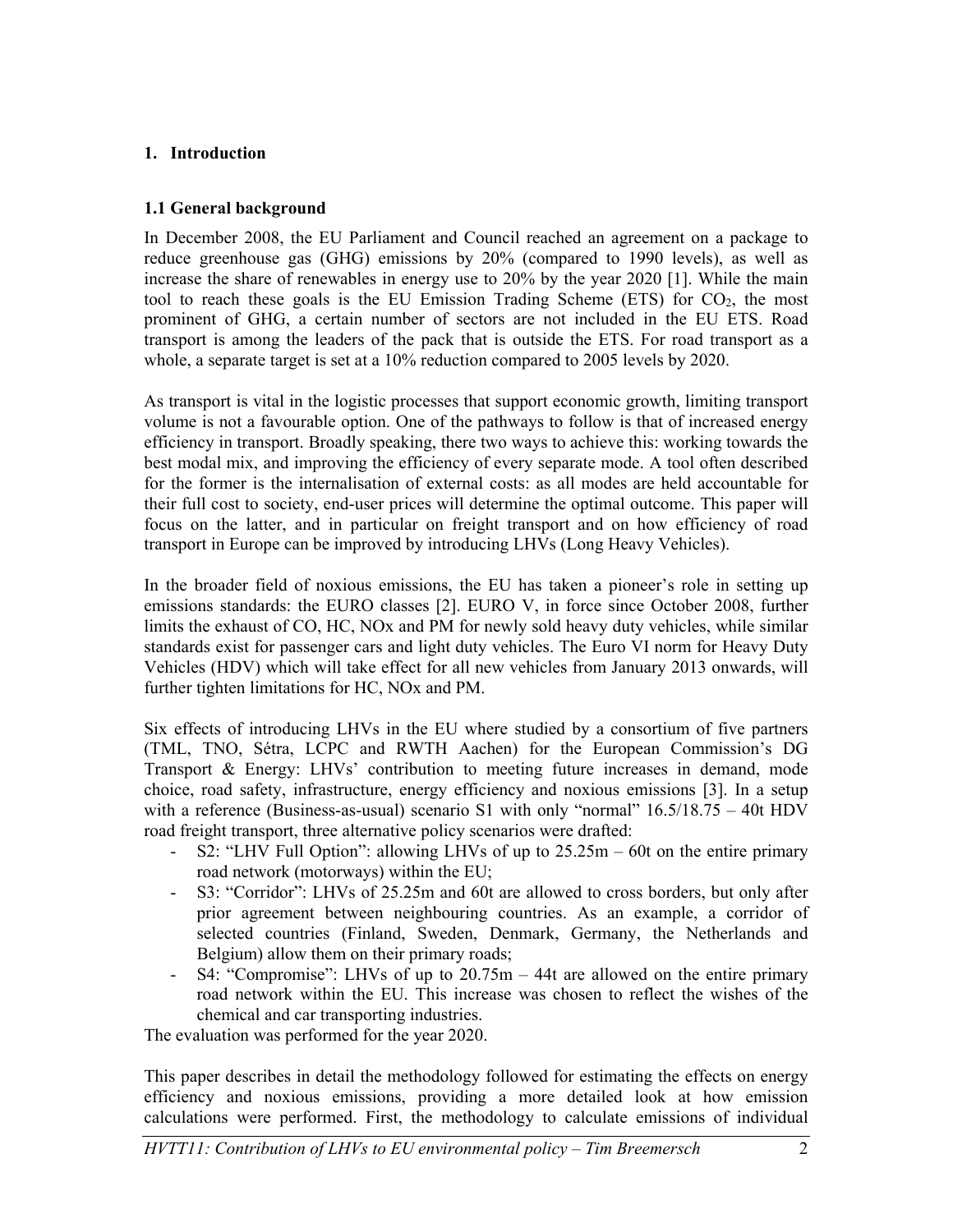vehicles is discussed, followed by an overview of the main results and a sensitivity analysis. To complete the picture, we take a look at demand and modal split effects of introducing LHVs, as both of them have a significant impact on the overall emission levels of transport.

## **1.2 Types of emissions and their impact**

Energy efficiency of freight transport is measured in terms of energy consumption per tonnekm. For road transport, this is generally equivalent to fuel consumption, more specifically diesel fuel for the freight market. As such, improving energy efficiency contributes to decreasing operational costs.  $CO<sub>2</sub>$  emissions are directly related to fuel consumption. For each litre of diesel fuel that is consumed, approximately 2.62 kg of  $CO_2$  are emitted into the air.<sup>1</sup>  $CO<sub>2</sub>$  is a greenhouse gas, likely the most important anthropogenic contributor to the greenhouse effect, which has been linked to global warming.

NOx is a generic term for mono-nitrogen oxides (NO and NO<sub>2</sub>). Ground-level (tropospheric) ozone (smog) is formed when NOx and volatile organic compounds (VOCs) react in the presence of sunlight. Children, people with lung diseases such as asthma, and people who work or exercise outside are susceptible to adverse effects such as damage to lung tissue and reduction in lung function. Ozone can be transported by wind currents and cause health impacts far from original sources. Other impacts from ozone include damaged vegetation and reduced crop yields.

PM or particulate matter are tiny particles of solid or liquid suspended in a gas. It is generally classified based on its diameter, ranging from  $10 \mu m$  to smaller than 0.1 $\mu$ m. PM has an impact on human (and animal) health. Inhalation of the bigger particles (between 2.5 µm and 10 µm) can cause pulmonary diseases such as asthma or lung cancer. Emissions of traffic are mainly PM below 2.5  $\mu$ m. Inhaling particles of that size can also lead to cardiovascular problems. The road transport sector contributes with both vehicle exhaust particles and resuspension of road dust.

## **2. Methodology**

To calculate emissions and fuel consumption, the COPERT IV [4] methodology was used, in accordance with its setup within the TREMOVE model [5]. TREMOVE is a policy assessment model, designed to study the effects of different transport and environment policies on the emissions of the transport sector.

The key variables in the calculations are:

- truck type,
- truck technology,
- region (urban/motorway/rural road),
- timing (peak/off peak),
- load factor.

-

<sup>1</sup> Formula:  $[CO_2] = \frac{44.011 * DENS * FC<sub>r</sub>}{12.011 + (1.008 * RHC)}$  $R_{2}$ **P**  $\frac{1}{2.011 + (1.008 * RHC)}$  $[CO_2] = \frac{44.011 * DENS * FC_y}{12.011 + (1.008 * RHC)},$ 

with  $[CO_2]$  = the weight of  $CO_2$  exhausted, DENS = fuel density (g/l; for diesel, this is 835),  $FC_v$  = fuel consumption in liter, and RHC the ratio of hydrogen and carbon atoms in the fuel (for diesel, this is 2).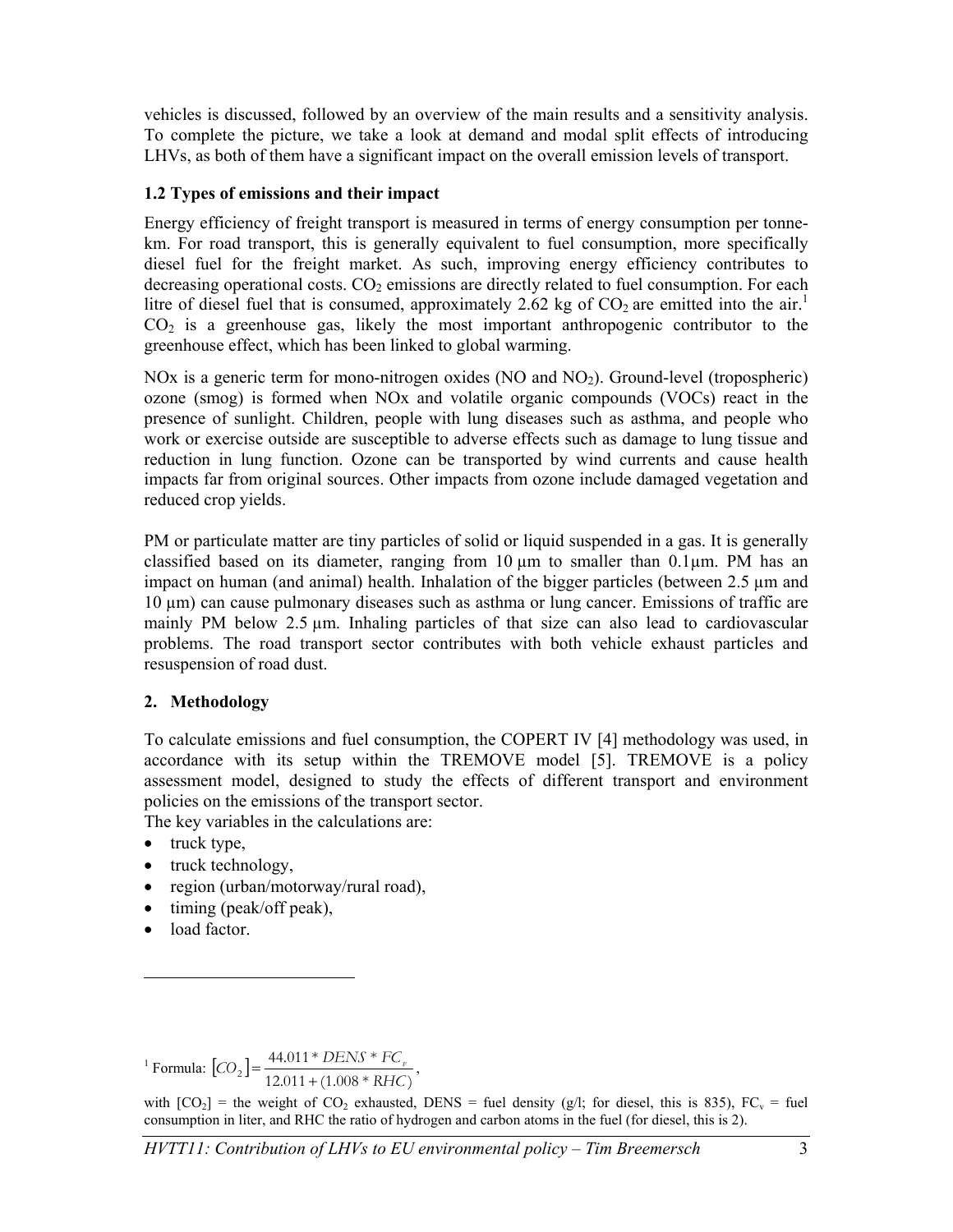These variables will be discussed in the following paragraphs.

HDVs are split in TREMOVE based on their Gross Vehicle Weight (GVW). In the standard model, four types exist:

- $3.5t 7.5t$  (HTD1<sup>2</sup>)
- $7.5 t 16 t (HTD2)$
- $16 t 32 t (HTD3)$
- $32 t 40 t (HTD4)$

While this is sufficient for the base case, the other scenarios require modelling greater gross vehicle weights. Therefore, two types are added:

- $40 t 50 t (HTD5)$
- $50t 60t$  (HTD6)

COPERT IV works with a different set of truck types. These are:

| Rigid                         | Articulated                                     |
|-------------------------------|-------------------------------------------------|
| $-3.5t - 7.5t$ (HDT RIGID1)   | $-14t - 20t$ (HDT ARTIC1)                       |
| $-7.5t - 12t$ (HDT RIGID2)    | - $20t - 28t$ (HDT ARTIC2)                      |
| $-12t - 14t$ (HDT RIGID3)     | - $28t - 34t$ (HDT ARTIC3)                      |
| $-14t - 20t$ (HDT RIGID4)     | $-34t - 40t$ (HDT ARTIC4)                       |
| $-20t - 26t$ (HDT RIGID5)     | $-40t - 50t$ (HDT ARTIC5)                       |
| $-26t - 28t$ (HDT RIGID6)     | 50 t - 60 t (HDT ARTIC6)<br>$\omega_{\rm{max}}$ |
| $-28t - 32t$ (HDT RIGID7)     |                                                 |
| $32 t + (HDT \text{ RIGID8})$ |                                                 |

A link exists between these classifications. The column "proportion" shows the share of the COPERT type in the TREMOVE type:

-

<sup>&</sup>lt;sup>2</sup> HTD: Heavy Truck - Diesel, TREMOVE's code for HDVs.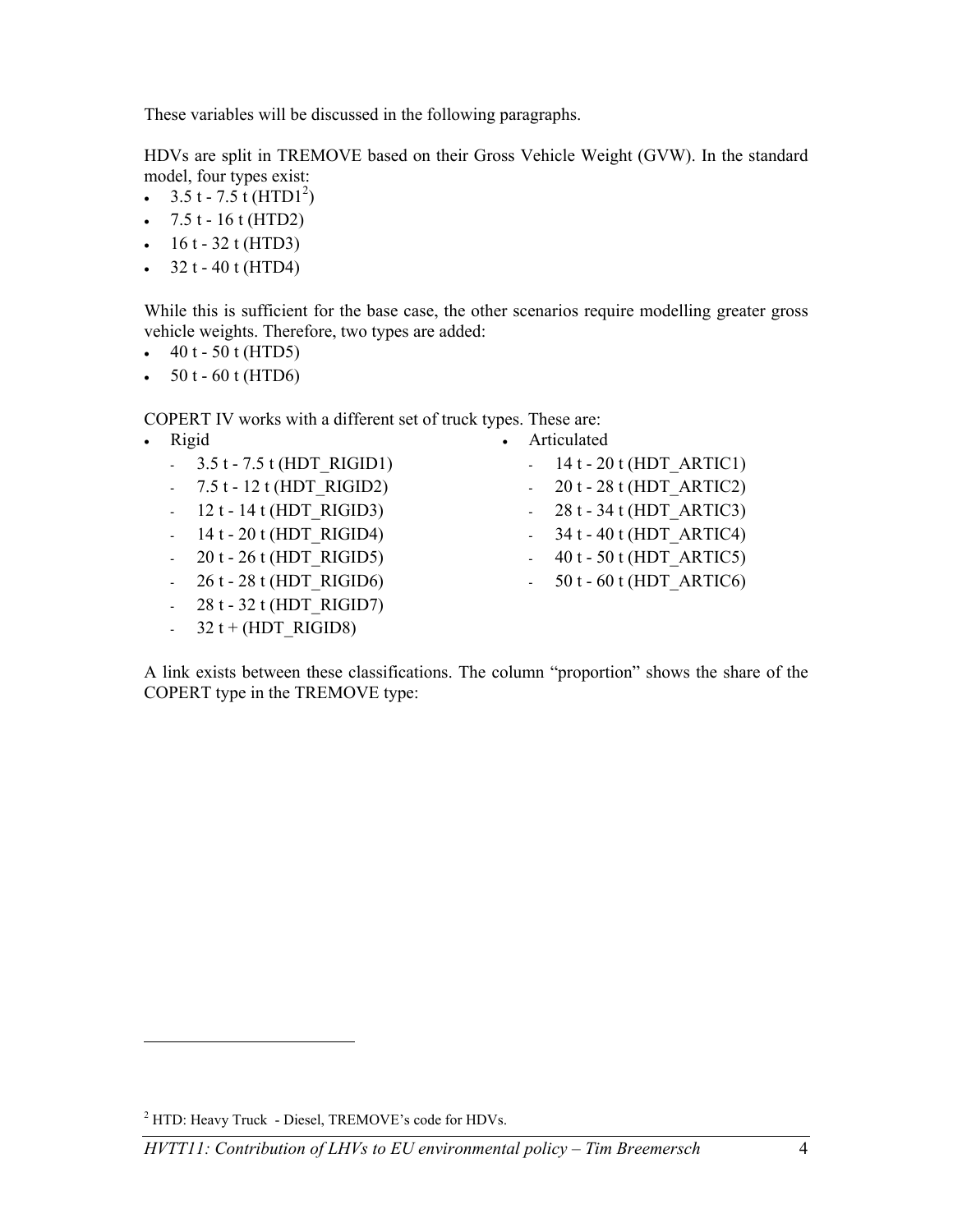| <b>TREMOVE</b>   | <b>TREMOVE description</b>         | <b>COPERT</b> | <b>COPERT description</b> | proportion |
|------------------|------------------------------------|---------------|---------------------------|------------|
| HTD <sub>1</sub> | heavy duty truck 3.5-7.5t - diesel | HDT RIGID1    | $RT \le 7.5t$             |            |
| HTD <sub>2</sub> | heavy duty truck 7.5-16t - diesel  | HDT RIGID8    | RT >7.5-12t               | 0.25       |
| HTD <sub>2</sub> | heavy duty truck 7.5-16t - diesel  | HDT RIGID2    | RT >12-14t                | 0.25       |
| HTD <sub>2</sub> | heavy duty truck 7.5-16t - diesel  | HDT RIGID3    | RT >14-20t                | 0.25       |
| HTD <sub>2</sub> | heavy duty truck 7.5-16t - diesel  | HDT ARTIC1    | TT/AT >14-20t             | 0.25       |
| HTD <sub>3</sub> | heavy duty truck 16-32t - diesel   | HDT ARTIC1    | TT/AT >14-20t             | 0.1        |
| HTD <sub>3</sub> | heavy duty truck 16-32t - diesel   | HDT ARTIC2    | TT/AT >20-28t             | 0.16       |
| HTD <sub>3</sub> | heavy duty truck 16-32t - diesel   | HDT ARTIC3    | TT/AT >28-34t             | 0.16       |
| HTD <sub>3</sub> | heavy duty truck 16-32t - diesel   | HDT RIGID3    | RT >14-20t                | 0.1        |
| HTD <sub>3</sub> | heavy duty truck 16-32t - diesel   | HDT RIGID4    | RT >20-26t                | 0.16       |
| HTD <sub>3</sub> | heavy duty truck 16-32t - diesel   | HDT RIGID5    | RT >26-28t                | 0.16       |
| HTD <sub>3</sub> | heavy duty truck 16-32t - diesel   | HDT RIGID6    | RT >28-32t                | 0.16       |
| HTD4             | heavy duty truck >32t - diesel     | HDT ARTIC4    | TT/AT > 34-40t            | 0.5        |
| HTD4             | heavy duty truck > 32t - diesel    | HDT RIGID7    | RT > 32t                  | 0.5        |
| HTD <sub>5</sub> | heavy duty truck >32t - diesel     | HDT ARTIC5    | TT/AT >40-50t             | 1          |
| HTD6             | heavy duty truck >32t - diesel     | HDT ARTIC6    | TT/AT >50-60t             |            |

# **Table 1 - TREMOVE-COPERT link for vehicle types**

Truck technology corresponds to the EURO classes as described before.

Region and timing are determinants for the speed, a key parameter in exhaust emission calculation. Average speeds were derived from TREMOVE, which in turn used SCENES [6], a European transport network model, as its source.

The effect of load factor [average payload]/[maximum vehicle capacity] on fuel consumption can work in 2 ways: (1) the engine of a vehicle with a heavier load has to generate more power; and/or (2) vehicles normally carrying a heavy load may be equipped with a bigger engine (as a rule of thumb, 10 hp for every tonne of GVW). The maximum vehicle capacity was set at 26 tonnes for HDVs. Capacity of the heaviest LHV class for scenarios S2: "Full option" and S3: "Corridor" was set at 39.5 tonnes, while LHVs used in the S4: "Compromise" scenario has a capacity of 29 tonnes.

The average load factor in terms of weight is typically close to 50% on average for all trips. The average payload is derived from baseline freight demand in TREMOVE, and calculated as [number of tonne-km]/[number of vehicle-km] (tonne-km and vehicle-km data were also derived from SCENES). Payload in terms of volume was not calculated, but it could be argued that only weight has a significant influence on fuel consumption. The same load factor was assumed for standard 40t HDV and 60t LHV.

Based on these variables, COPERT then provides a set of calibrated formulas and parameters to calculate real world emissions for an empty truck, a half-loaded truck and a truck at maximum capacity - in terms of weight. The load factor is then used to determine the actual emissions by linear interpolation.

As an example, the five formulas for fuel consumption of LHV classes (HTD5 and HTD6) are:

•  $FC = e + a * \exp(-b * v) + c * \exp(-d * v)$ ; (1)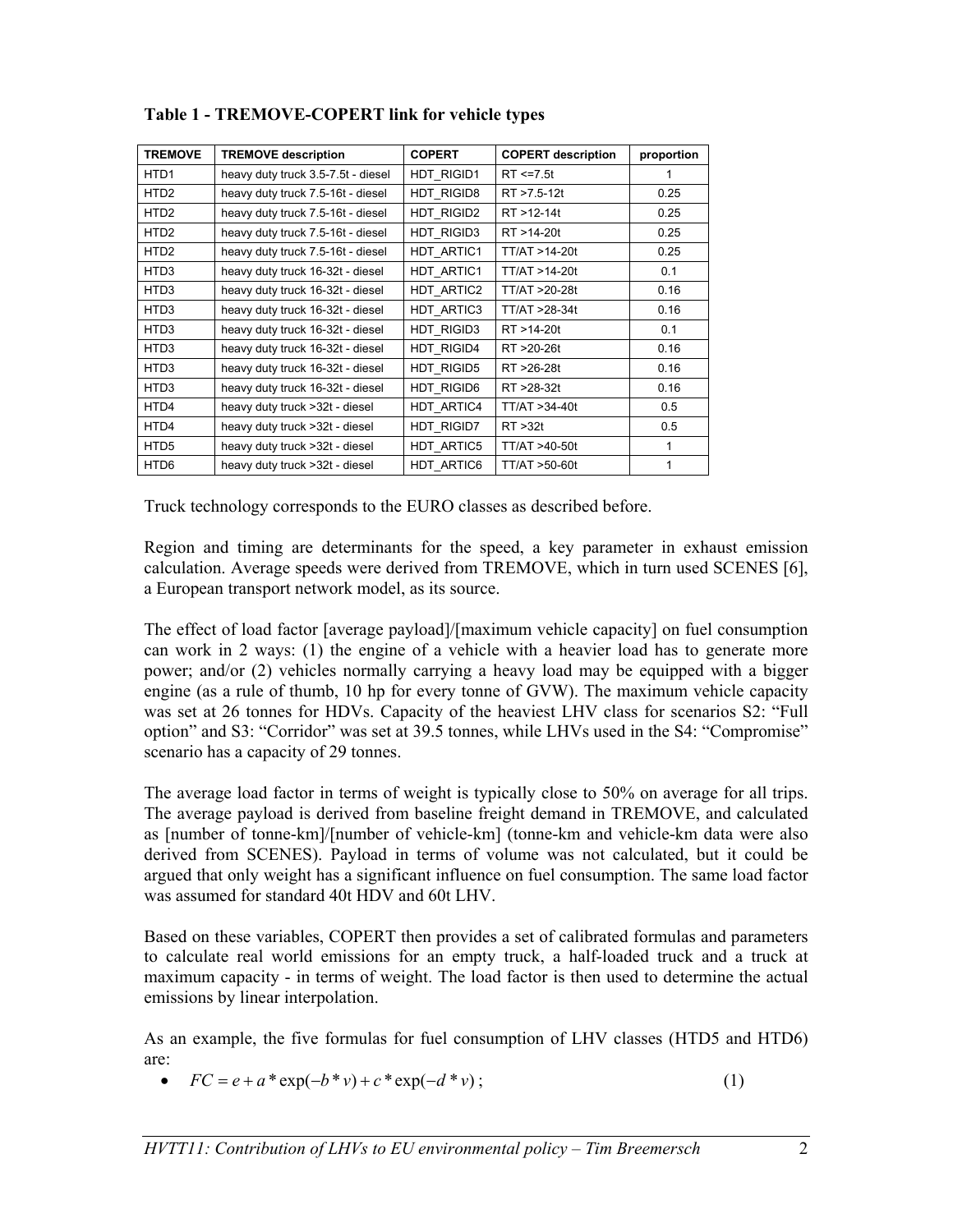• 
$$
FC = \frac{1}{a + (b * v)};
$$
 (2)

• 
$$
FC = c + a^* \exp(-b^* \nu);
$$
\n(3)

• 
$$
FC = c + a^* \exp(b^* \nu);
$$
 (4)

• 
$$
FC = a * v^2 + b * v + c
$$
 ; (5)

where  $\nu$  is speed and  $[a-e]$  are coefficients, which depend on the combination of vehicle type, EURO class and load factor. For empty and half loaded vehicles, formula (1) is valid. For a full HDV, all five are possible.

For formulas for NOx, PM and other pollutants, we refer to [4].

This methodology then allows comparing fuel consumption and emissions between truck classes and so estimating the efficiency gains possible for freight transport with LHVs as opposed to only using "normal" HDVs.

In addition to exhaust emissions, the EC project also calculated well-to-tank emissions, using TREMOVE methodology<sup>3</sup>. This was needed to provide a solid base for comparison between different transport modes using different energy sources. For diesel fuel, the source is the production and transportation of the fuel.

#### **3. Results of calculation**

#### **3.1 Fuel consumption**

"Normal" HDVs have an estimated average fuel consumption of 30.28 l/100 km. Fuel efficiency is at 25.7 l/1000 tonne-km. This is equivalent to  $67.2554$  g of  $CO<sub>2</sub>$  emitted per tonne-km. Well-to-tank emissions add another 19.4% to this (for all diesel fuel).

The fuel efficiency for LHVs of 25.25m and 60t was calculated to be 22.62/1000 tonne-km for the S2: "Full option" scenario. This equals a gain of 12.45% in fuel consumption and in  $CO<sub>2</sub>$  emissions compared to "normal" HDVs (HTD4). The fuel consumption per distance travelled is of course higher, and stands at 40.65l/100 km. The efficiency gain for LHVs in the "corridor" scenario is marginally lower due to slightly lower load factors.

A 44t LHV was demonstrated to have a fuel efficiency 0.31% worse than normal HDVs. This is likely due to the very moderate extra load that can be carried relative to the bigger vehicles assumed to be needed. Because of the small margin, the statistical significance of this loss of efficiency may not be very robust.

## **3.2 Nitrous oxides**

-

The results for NOx follow a very similar pattern, as NOx is also closely related to fuel consumption. However, as the introduction of LHVs may cause transporters to buy new, more powerful lorries, a relatively higher share of LHVs will have the latest EURO VI technology

<sup>&</sup>lt;sup>3</sup> For CO2, the source was the joint CONCAWE/EUCAR/JRC report [9]. For NOx and PM, the ECOINVENT database was used [10]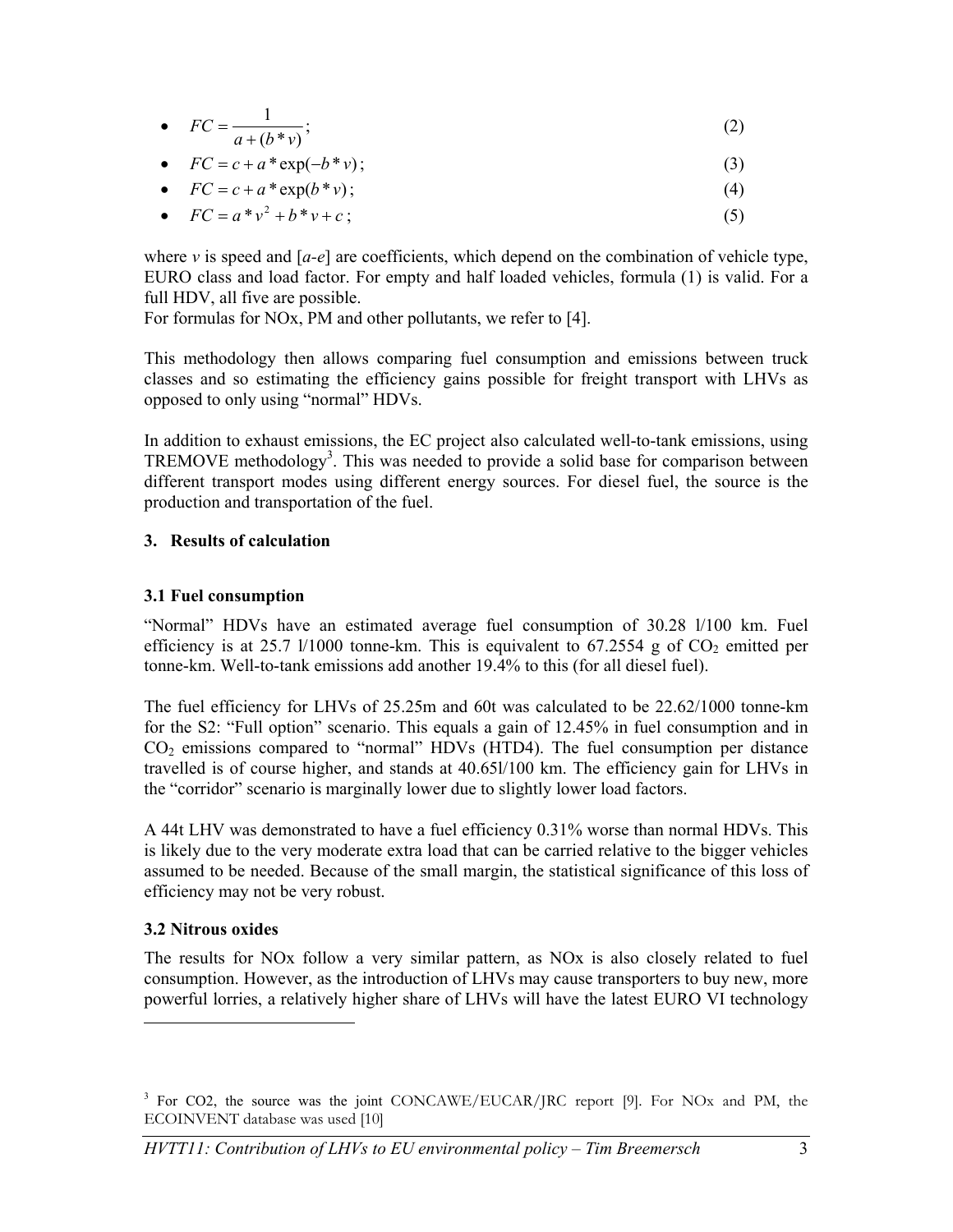on board. As a result, the decrease of NOx will be slightly higher for 60t LHVs, relative to CO2, and reach up to 13.2% per tonne-km.

In 44t LHVs, NOx emissions per tonne-km will likely remain almost constant, as was the case for  $CO<sub>2</sub>$ .

# **3.3 Particulate matter**

Particulate matter emissions decrease for a combination of three reasons: better fuel efficiency, technological improvements due to the higher share of EURO VI, and a decrease in vehicle-kms driven. The former two have been clarified before. The latter is explained by the fact that a significant part of what is measured as PM emissions, is actually road dust, from mechanical abrasion of the vehicle on road pavement, which is resuspended into the air by vehicles driving by. As fewer longer and heavier trucks vehicle-km are needed to transport the same amount of cargo, this keeps total PM emissions down. The PM emissions decrease per tonne-km of LHVs vs. HDVs can be up to 25%.

For 44t LHVs, the lower amount of vehicle-km needed works as it did for 60t trucks: total PM emissions per tonne-km are expected to decrease by almost 7%.

# **3.4 Sensitivity**

Sensitivity has been investigated for S2: "Full option" and S3: "Corridor", where not 60t but 50t would be the maximum weight, given that the case is commonly made that a volume increase is more needed than a weight increase. For scenario 4, an evaluation was made for using 48 t instead of 44 t, as for some sectors, including the chemical industry, extra capacity in terms of weight is the main requirement.

With the modified load factors,  $CO<sub>2</sub>$  emissions for the 25.25 m/50 t truck (S2 and S3) decrease by 5.09 % per vehicle-km. However, per tonne-km, they increase by 13.72 %. Under simplified assumptions, LHVs of those dimensions could even be more expensive per tonnekm than classic HDVs (on average 1.72 %).

The LHV of max 20.75 m/48 t (S4) would emit 6.02 % less  $CO<sub>2</sub>$  per tonne-km than the 44 t variant. This type of LHV is 4.64 % more fuel efficient per tonne-km compared to classic HDVs.

For NOx and PM, similar trends were found.

A very important caveat of the previous analysis is that, as load factors are based on weight, volume goods do not quite fit within the logic described above: the capacity increase of 25% that 50t LHVs provide (down from the 50% of 60t LHVs), would not be valid. Interviews with experts have shown that 50-70% of all transports are limited by volume rather than weight. Hence, the efficiency gain in comparison to 40t HDVs would likely be closer to the 12.45 % mentioned in 3.1, as the volume capacity increase remains at 50%.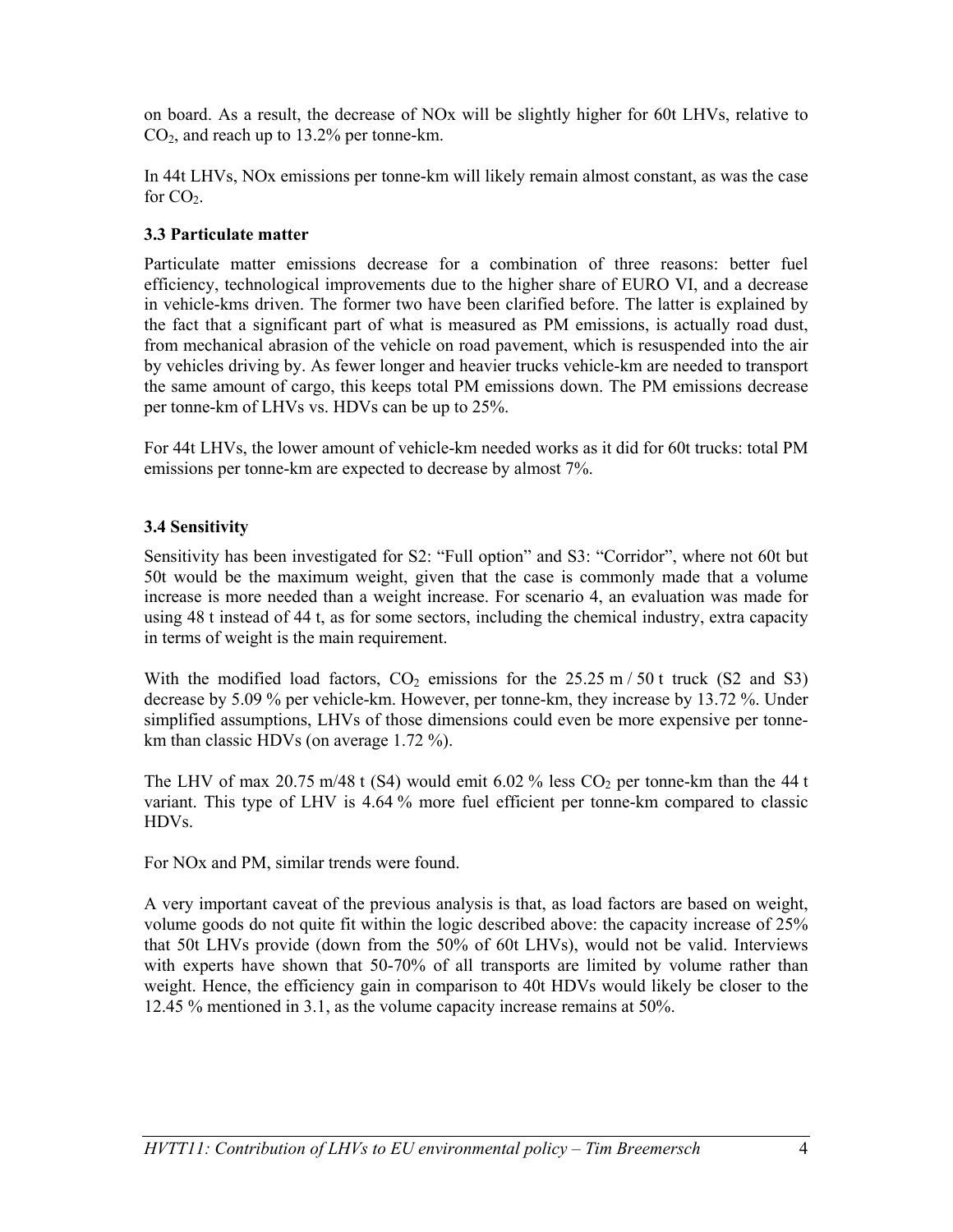# **4. Completing the picture**

# **4.1 Demand effects**

Given the lower fuel consumption per tonne-km, as well as the need for fewer drivers and lorries needed to transport the same amount of freight, a drop in road freight transport price was assumed. Common economic logic predicts this will likely result in an increase in demand for freight road transport.

While not the main subject of this paper, the study [3] did investigate what the effect would be, using the European transport network model TRANS-TOOLS [11]. A number of assumptions were used to establish the generation effect the price decrease would have: on average, the cost discount for using LHVs was set at 20%. Based on expert judgment, the uptake of LHVs in total road freight transport with heavy vehicles (thus not including smaller truck classes) is around 30%, depending on commodity type and trip distance.

Results of the analysis showed that total road freight vehicle-kms would decrease by 12.9% in the S2: "Full Option" scenario, while total tonne-kms would in fact increase by 0.99%. This slightly compensates the efficiency gains from using LHV when looking at the effect on total emissions of road freight in Europe.

Another study on the same subject conducted by the EC's JRC-IPTS [7] showed a more moderate decrease in road freight vehicle-kms (-2.3%), mainly due to a lower assumed uptake. Still, environmental impact under these circumstances would be positive.

## **4.2 Other modes**

The extra demand in road freight would not only be due to its lower absolute price, but also by its lower relative price compared to rail and inland waterway transport. These modes are generally accepted to provide more energy efficient transport than road, even with LHV transport available, albeit with restrictions related to the availability of infrastructure.

While it is debatable to which extent the markets for transport by road vs. rail and inland waterways (IWW) overlap, there is no doubt that these modes will experience some decrease in market share and overall transport volume. As a higher share of total freight will be transported by road, again some of the efficiency gains caused by shifting to LHV could be lost. Output from the TRANS-TOOLS model indicates volume for rail could decrease by some 3.8%, while IWW transport could stand to lose 2.9% of its volume.

However, this also implies these modes will in turn consume proportionally less energy in absolute figures.

The risk of introducing LHVs in Europe lies in those markets where rail or specifically combined rail-road transport operates with very small profit margins. A cost advantage for road could push its competitors out of the market entirely, with far-reaching consequences for rail on specific trajectories. If introducing LHVs is to have a favourable contribution to the EU's environmental policy, this aspect has to be managed closely.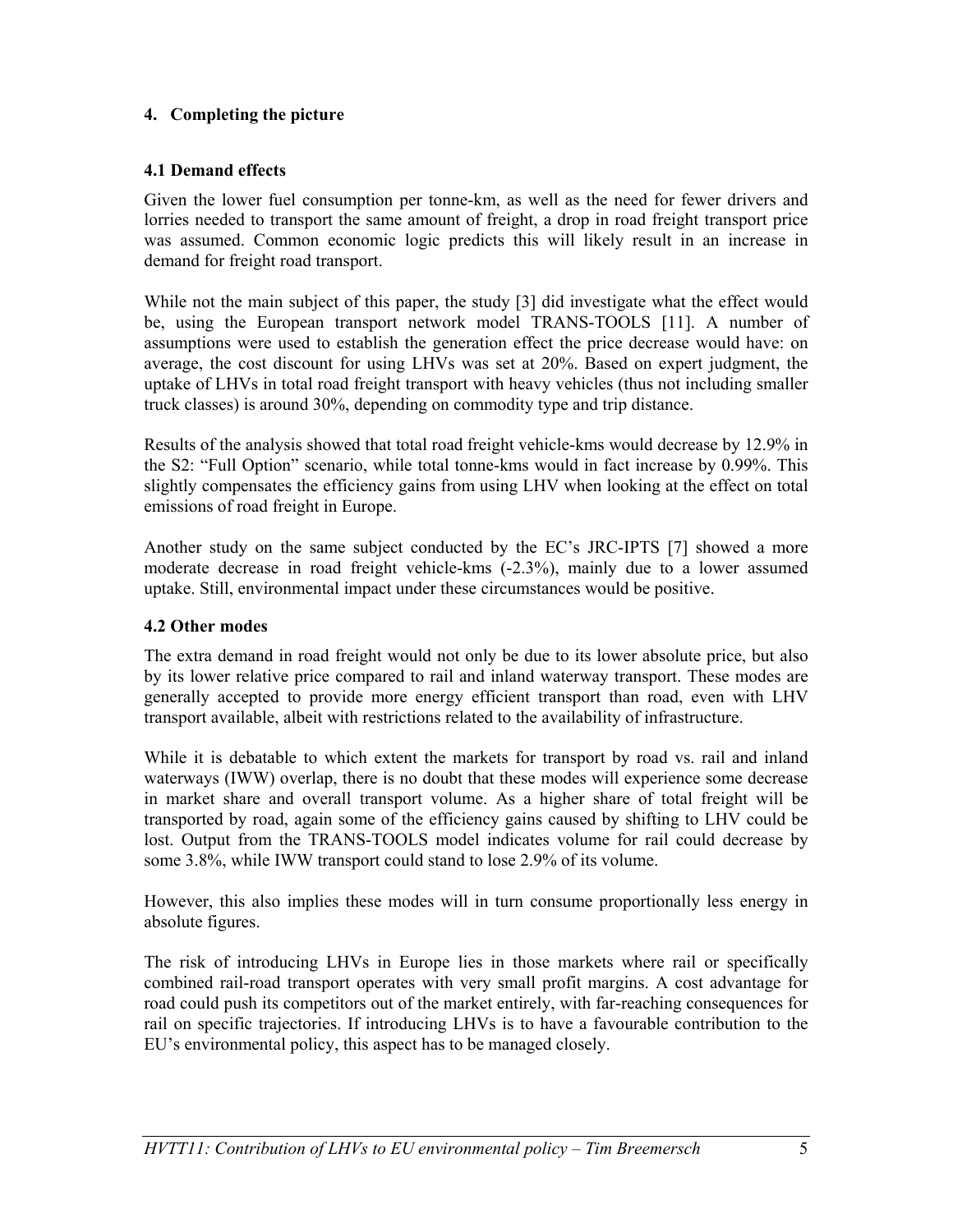## **4.3 Results in absolute figures**

Rolling out 60t LHVs in the entire European Union (as in S2: "Full option") could save up to 5.2 million tonnes of  $CO<sub>2</sub>$  annually (3.8 of which come from the efficiency improvements in road), about 3.6% of total emission of heavy freight transport in Europe. When applied on a smaller scale as in the S3: "Corridor" scenario, about 1 million tonnes of those savings remain. Extending dimensions of modules to 44t and 20.75m is not favourable in terms of emissions, as about  $0.3\%$  more  $CO<sub>2</sub>$  would be emitted.

For NOx, savings could reach up to 27 278 tonnes annually, 3.7% of total NOx of heavy freight. For PM, 5% of total heavy freight emissions or 1 738 tonnes can be saved.

# **5. Conclusions**

On a "per tonne-km" basis, LHVs can have an important contribution to the improvement of environmental performance of road freight. For global  $(CO<sub>2</sub>)$ , regional  $(NOx)$  and local (PM) pollutants, significant benefits can be reaped in a well-conceived transportation system. Gains for these pollutants range from 12 to 25%, for LHVs of 25.25m and 60 tonnes.

On the other hand, it should be duly noted that for the total freight transportation market, the final effect of introducing LHVs highly depends on the uptake and shifts in modal balance. The lower operational cost of LHV freight transport can pull market share away from still less-polluting modes like rail and inland waterway transport. Reference [3] provides a detailed analysis on other determinants of the eventual outcome of introducing LHVs in the EU.

Under the cautious assumptions made for the study [3] underlying this paper, the 3.8 million tonnes of  $CO<sub>2</sub>$  coming from the efficiency improvements in road, would account for 0.4% of 2006 EU road emissions [8]. In light of the 10% improvement sought by 2020, the introduction of LHVs would be a useful (yet not overwhelming) contribution to achieving this goal, as long as the interaction with other modes is closely monitored.

## **6. References**

- [1] COMMUNICATION FROM THE COMMISSION TO THE EUROPEAN PARLIAMENT, THE COUNCIL, THE EUROPEAN ECONOMIC AND SOCIAL COMMITTEE AND THE COMMITTEE OF THE REGIONS: 20 20 by 2020 -Europe's climate change opportunity, Brussels, 23.1.2008, COM(2008) 30 final
- [2] Directive 2005/55/EC of the European Parliament and of the Council of 28 September 2005 on the approximation of the laws of the Member States relating to the measures to be taken against the emission of gaseous and particulate pollutants from compressionignition engines for use in vehicles, and the emission of gaseous pollutants from positiveignition engines fuelled with natural gas or liquefied petroleum gas for use in vehicles.
- [3] Effects of adapting the rules on weights and dimensions of heavy commercial vehicles as established within Directive 96/53/EC, Griet De Ceuster, TML, Tim Breemersch, TML, Bart Van Herbruggen, TML, Kees Verweij, TNO, Igor Davydenko, TNO, Max Klingender, RWTH, Bernard Jacob, LCPC, Hervé Arki, Sétra, Matthieu Bereni, Sétra, 6/11/2008